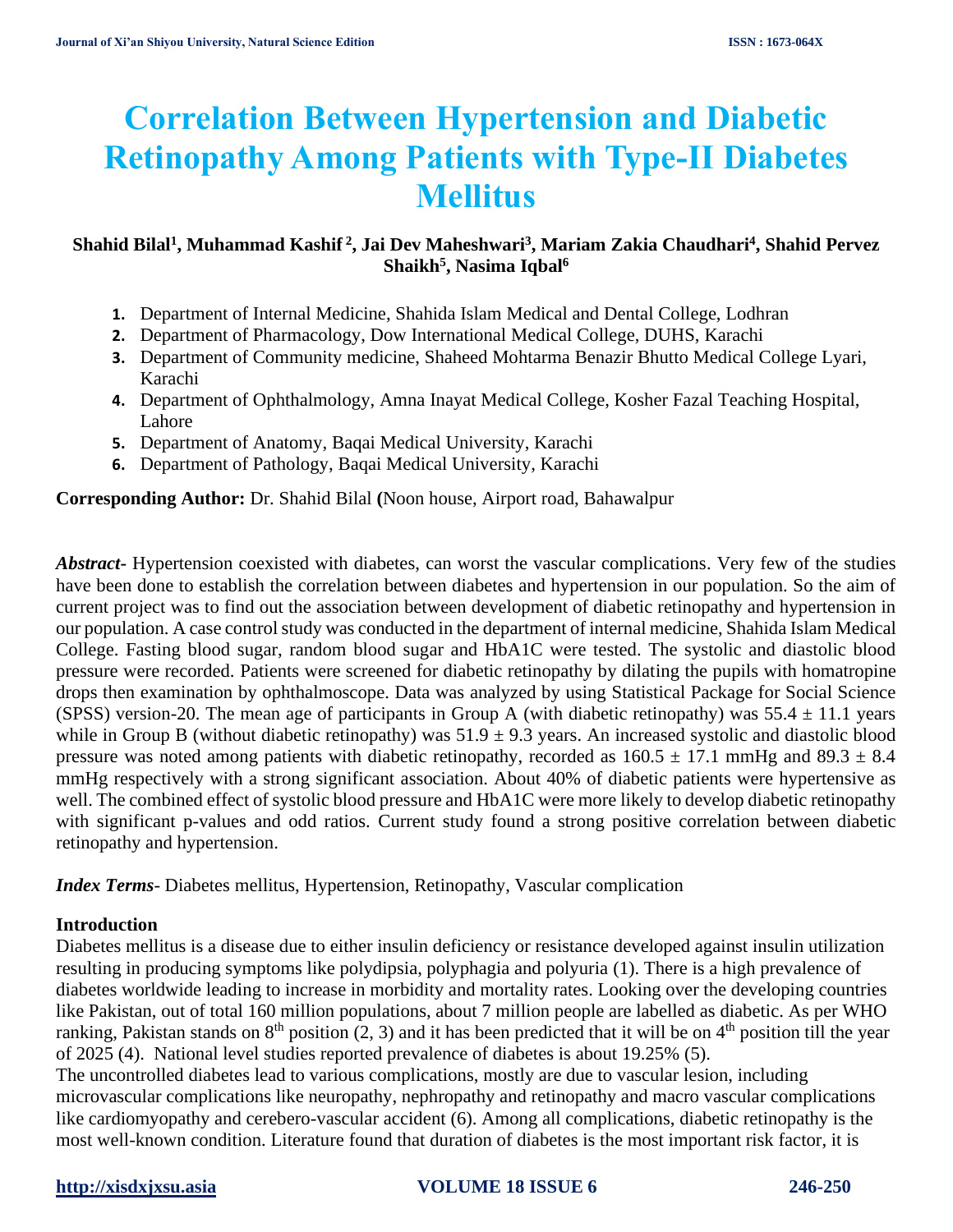about 33.3% if the duration is between 10 to 12 years [\(7\)](#page-4-6). It has been stated that if hypertension is coexisted with diabetes, can worst the complications. In Pakistan about 20% to 60% of population is facing the two comorbid conditions simultaneously which endanger the life of patient [\(8\)](#page-4-7). Experimental studies have been done in which decreasing blood pressure in hypertensive patient slows down the process of developing diabetic retinopathy [\(9-13\)](#page-4-8). Significant effect of blood pressure regulation have been found in development of microvascular complication [\(14\)](#page-4-9).

Very few of the studies have been done in current region to establish the correlation between diabetes and hypertension in our population. So the aim of current study is to find out the association between development of diabetic retinopathy and hypertension in our population.

### **Methodology**

A case control study was conducted in the department of internal medicine, Shahida Islam Medical College during July 2021 to December 2021. The sample size was calculated by using the OpenEpi calculator and was 140, out of which 60 were cases (Group A having diabetic retinopathy) and 80 were controls (Group B without diabetic retinopathy). The diagnosed patients of type-II diabetes with age range of 35-70 years were included in the study while those were excluded who were either having type-I diabetes or any other known cause of retinopathy or refused to give consent.

Patient's biodata was recorded on preformed proforma. Fasting blood sugar, random blood sugar and HbA1C were tested. The systolic and diastolic blood pressure were recorded by using Sphygmomanometer. Patients were screened for diabetic retinopathy by dilating the pupils with homatropine drops then examination by ophthalmoscope.

Data was analyzed by using Statistical Package for Social Science (SPSS) version-20. All the categorical variables were calculated as frequency and percentages while numerical variables as mean with standard deviation. Independent t-test was applied to find out the associations and odd ratios were calculated. P-value less than 0.05 was considered as significant.

### **Results**

About 140 known case of diabetes mellitus were included in the study, among them 60 were diagnosed with diabetic retinopathy. The mean age of participants in Group A (with diabetic retinopathy) was  $55.4 \pm 11.1$  years while in Group B (without diabetic retinopathy) was  $51.9 \pm 9.3$  years. Longer duration of diabetes was noted in Group A as compare to Group B but association was not significant. Higher blood sugar was the likelihood cause of developing diabetic retinopathy in Group A, having fasting blood sugar  $157.23 \pm 13.53$  mg/dl and random blood sugar  $174.41 \pm 11.23$  mg/dl. An increased systolic and diastolic blood pressure was noted among patients with diabetic retinopathy, recorded as  $160.5 \pm 17.1$  mmHg and  $89.3 \pm 8.4$  mmHg respectively with a strong significant association as mentioned in Table 1.

| Table 1 Characteristic findings of study participants |                    |                      |         |  |  |  |
|-------------------------------------------------------|--------------------|----------------------|---------|--|--|--|
| Variables                                             | Group A (with DR)  | Group B (without DR) | p-value |  |  |  |
|                                                       | $(n=60)$           | $(n=80)$             |         |  |  |  |
| Age (years)                                           | $55.4 \pm 11.1$    | $51.9 \pm 9.3$       | 0.452   |  |  |  |
| Duration of Diabetes (years)                          | $10.6 \pm 3.3$     | $7.4 \pm 6.2$        | 0.684   |  |  |  |
| Fasting blood sugar (mg/dl)                           | $157.23 \pm 13.53$ | $151.87 \pm 17.45$   | 0.085   |  |  |  |
| Random blood sugar (mg/dl)                            | $174.41 \pm 11.23$ | $169.51 \pm 14.27$   | 0.34    |  |  |  |
| Hemoglobin A1c                                        | $7.82 \pm 0.38$    | $7.65 \pm 0.21$      | 0.154   |  |  |  |
| Systolic blood pressure (mmHg)                        | $160.5 \pm 17.1$   | $152.7 \pm 13.9$     | 0.023   |  |  |  |
| Diastolic blood pressure (mmHg)                       | $89.3 \pm 8.4$     | $78.1 + 5.4$         | 0.000   |  |  |  |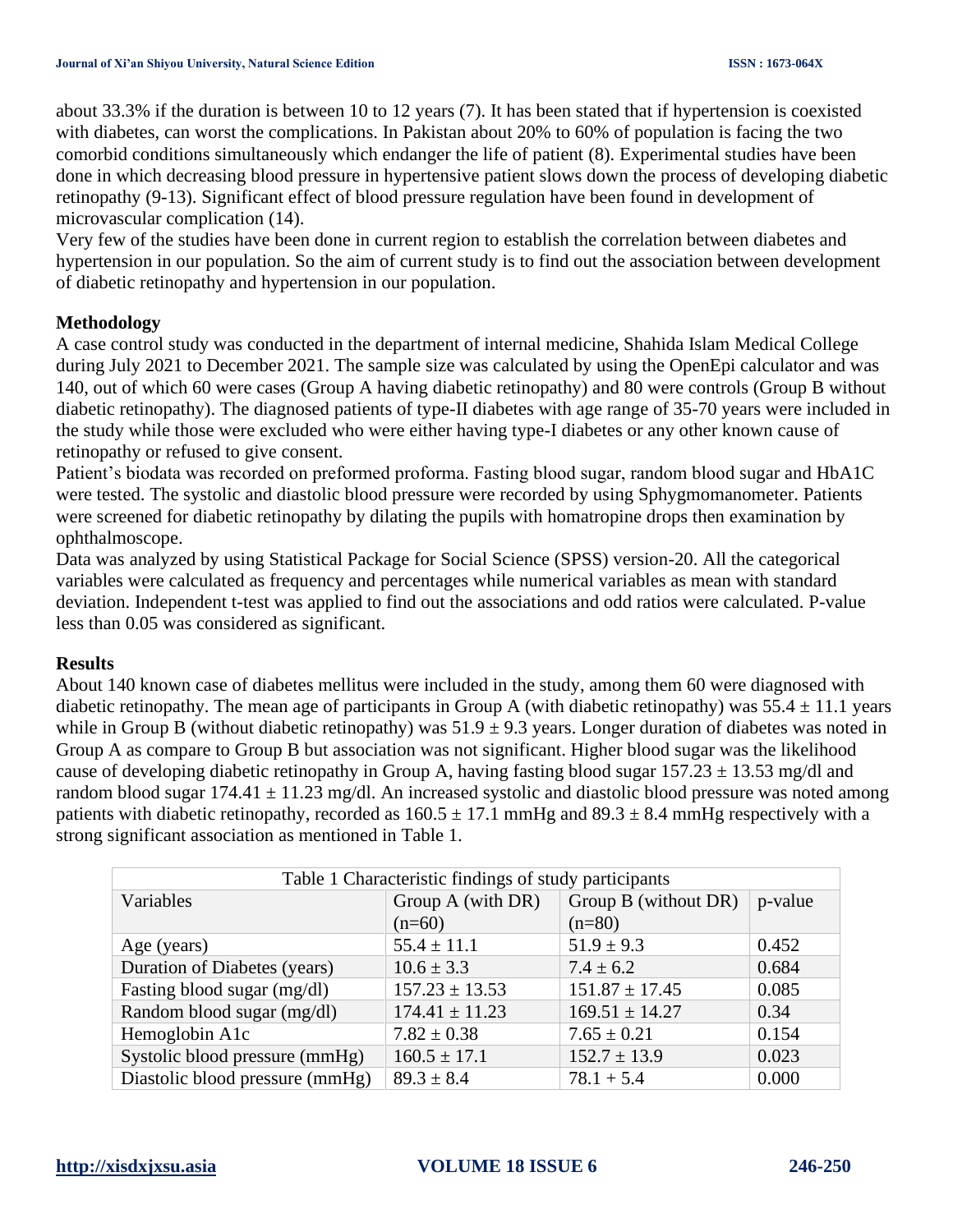About 40% of diabetic patients were hypertensive as well. For further analysis, participants were further categorized into groups on the basis of systolic blood pressure (SBP) and HbA1C. Systolic hypertension reported a strong significant association with diabetic retinopathy as p-value was 0.02 while odd ratio was 1.46. The combined effect of systolic blood pressure and HbA1C were more likely to develop diabetic retinopathy with significant p-values and odd ratios as mentioned in Table 2.

| Table 2 Association between diabetic retinopathy, blood pressure and HbA1c |                                  |                                     |                                  |         |  |
|----------------------------------------------------------------------------|----------------------------------|-------------------------------------|----------------------------------|---------|--|
| Variables                                                                  | Group A<br>(with DR)<br>$(n=60)$ | Group B<br>(without DR)<br>$(n=80)$ | <b>OR</b><br>$(95\% \text{ CI})$ | p-value |  |
| Systolic BP                                                                |                                  |                                     |                                  |         |  |
| $\geq$ 140 mmHg                                                            | 36                               | 48                                  | 1.46                             | 0.02    |  |
| $< 140$ mmHg                                                               | 24                               | 32                                  |                                  |         |  |
| HbA1C                                                                      |                                  |                                     |                                  |         |  |
| $\geq 7.0$                                                                 | 32                               | 52                                  | 1.11                             | 0.154   |  |
| < 7.0                                                                      | 28                               | 28                                  |                                  |         |  |
| SBP $\geq$ 140 mmHg and HbA1C $\geq$ 7%                                    | 19                               | 28                                  | 1.55                             | 0.000   |  |
| SBP<140 mmHg or HbA1C<7%                                                   | 27                               | 35                                  | 1.04                             | 0.06    |  |
| SBP<140 mmHg and HbA1C<7%                                                  | 14                               | 17                                  | 0.99                             | 0.045   |  |

### **Discussion**

It has been found that blood pressure regulation reduces the 37% risk of developing microvascular complication among the patients of type-II diabetes mellitus in United Kingdom [\(15\)](#page-4-10). It is evident the systolic blood pressure must be less than 130mmHg while diastolic blood pressure should be less than 80mmHg [\(16\)](#page-4-11). Very few of the studies have been done in Pakistan. One of the study conducted in Lahore reported that 33% of hypertensive patients were having non-proliferative diabetic retinopathy while 21.5% were having the proliferative type of diabetic retinopathy [\(17\)](#page-4-12). Another study by Shera et.al. found 64.6% prevalence of hypertension among the patients of diabetic retinopathy. They also found a strong association between microvascular complication and hypertension, duration of diabetes and HbAlc >8% [\(18\)](#page-4-13).

Hashim et.al done a study in Rawalpindi and reported that about 42.8% of patients with diabetes were having hypertension with a significant association with age and duration of diabetes [\(19\)](#page-4-14) while Saqib et.al. reported prevalence of 31% in Faisalabad but no association with age or duration of diabetes [\(20\)](#page-4-15). Current study favored this finding by reporting no significant association between diabetic retinopathy and age or duration of diabetes while 40% of diabetic patients were hypertensive. This insignificant association is doubtful because the age and duration of diabetes are the two important risk factors for progressing towards diabetic retinopathy, the variations might be due to small sample size.

Leiden et.al. studied different risk factors associated with diabetic retinopathy and they found a positive association with age, HbA1C and hypertension either systolic or diastolic while no association with fasting blood sugar [\(21\)](#page-4-16). On the other hand, current study found no significant association of diabetic retinopathy with either fasting blood sugar or random blood sugar or HbA1C but a strong positive association with both systolic hypertension and diastolic hypertension which is supported by Saqib et.al. [\(20\)](#page-4-15). Combined effect of Lowering blood pressure along with good glycemic control reduces 43% progression of retinopathy in Chinese population with type-II diabetes [\(13\)](#page-4-17). One of the study found that each 5mmHg increase in systolic or diastolic blood pressure increases the risk of developing diabetic retinopathy up to 40% in normotensive type-II diabetic patients [\(22\)](#page-4-18).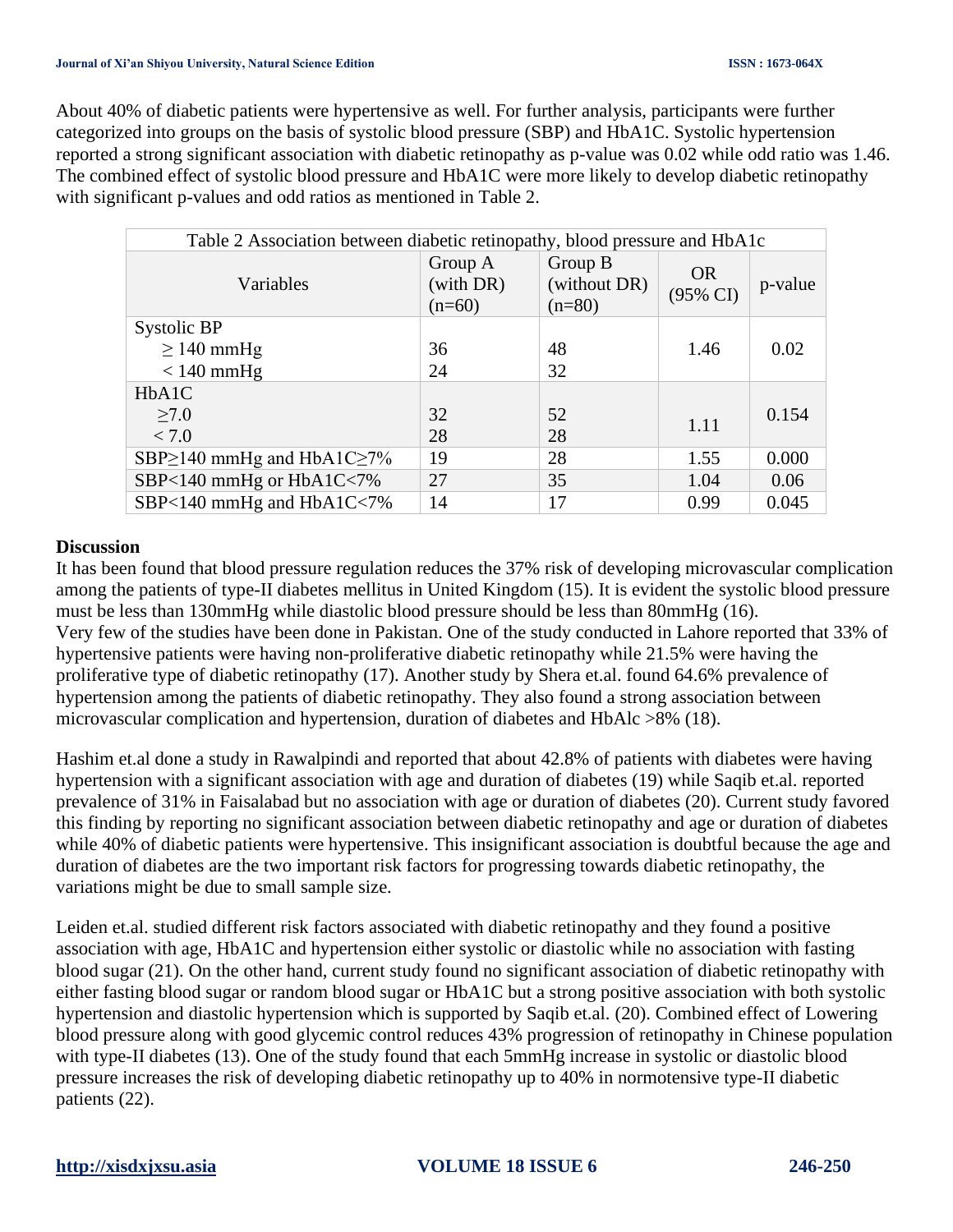#### **Conclusion**

Current study found a strong positive correlation between diabetic retinopathy and hypertension. Along with all other risk factors of diabetic retinopathy, the hypertension should also be considered as a modifiable risk factor.